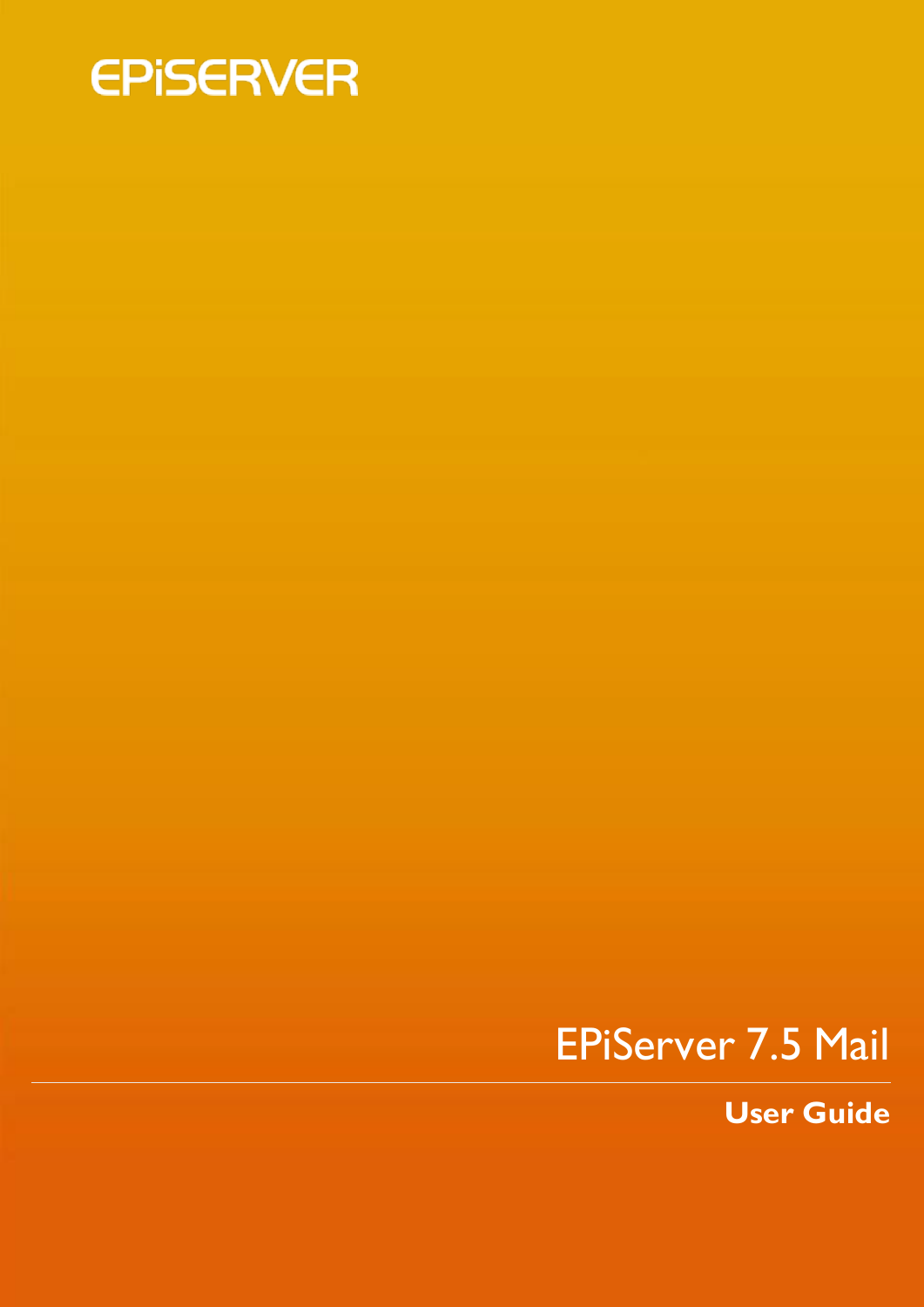# **EPISERVER**

Copyright © EPiServer AB User Guide – EPiServer 7.5 Mail Revision A, 2013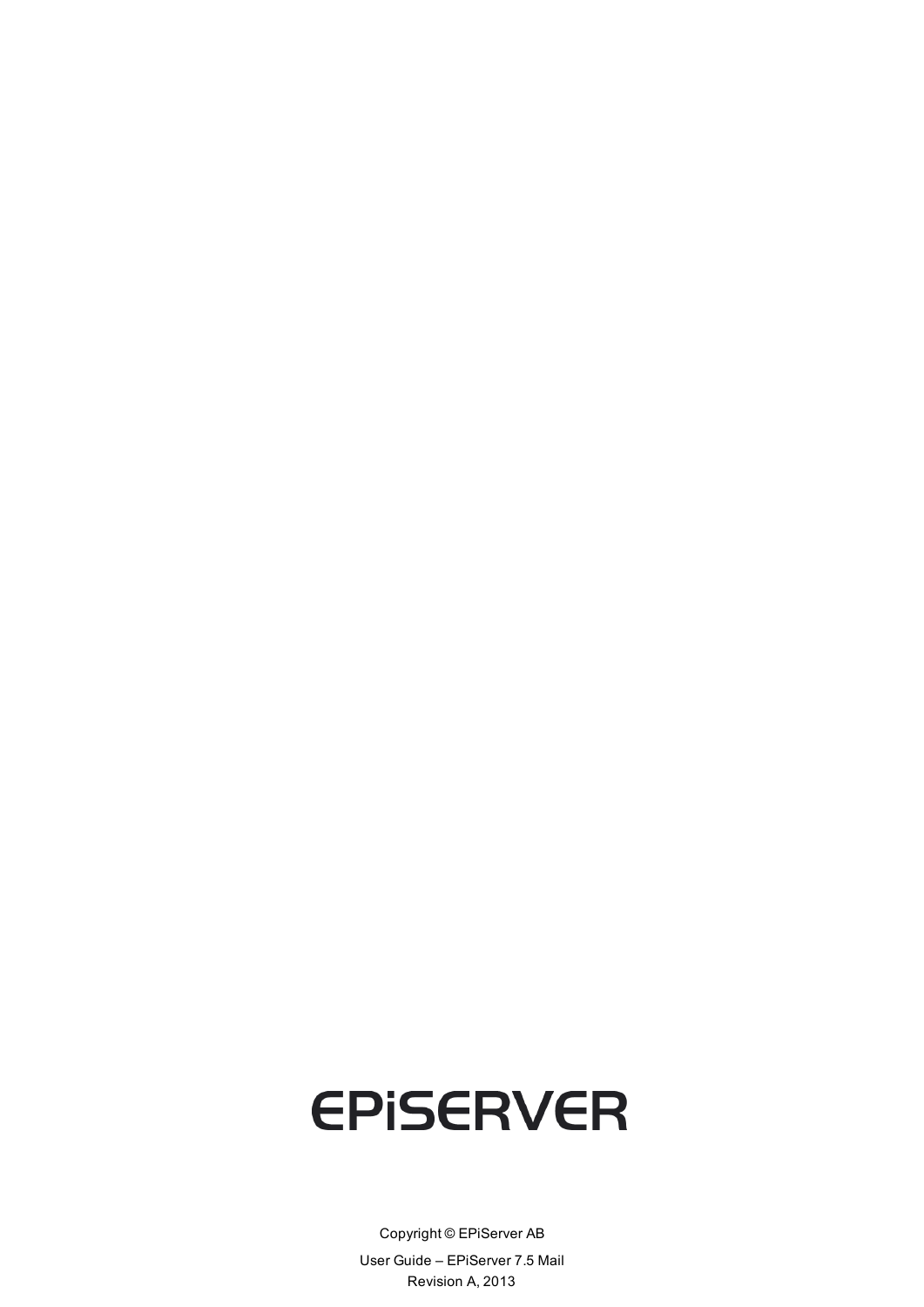# <span id="page-2-0"></span>Table of contents

| Pricing usage and statistics measurement contains the control of the state of the control of the control of the control of the control of the control of the control of the control of the control of the control of the contr |  |
|--------------------------------------------------------------------------------------------------------------------------------------------------------------------------------------------------------------------------------|--|
| Managing sections with the continuum control of the Managing sections with the control of the Managing sections                                                                                                                |  |
|                                                                                                                                                                                                                                |  |
|                                                                                                                                                                                                                                |  |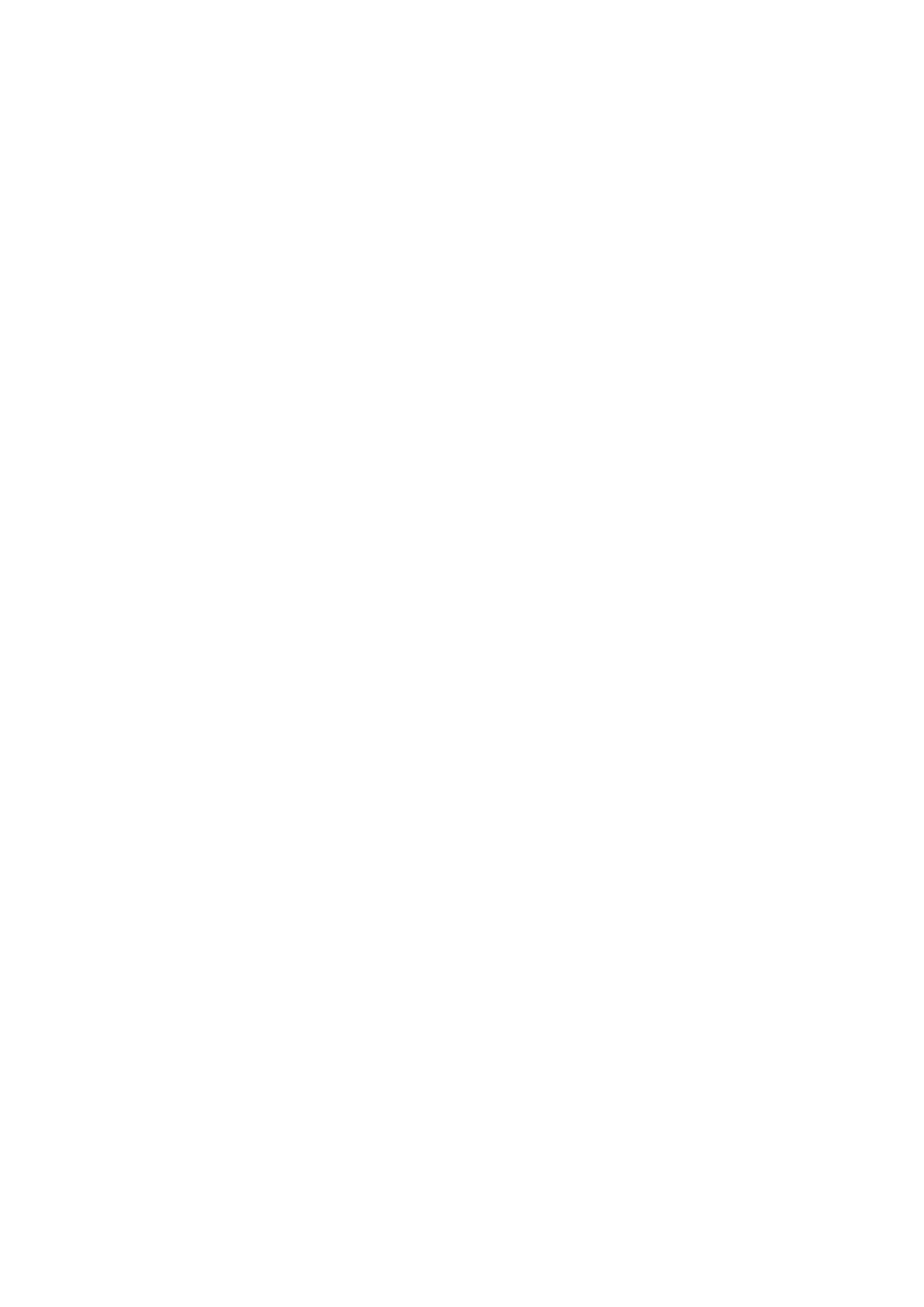# <span id="page-4-0"></span>Introduction

This is the **User Guide for EPiServer Mail**, a powerful tool for creating online newsletters through e-mail distribution. With EPiServer Mail you can easily handle small, targeted e-mail campaigns or larger mailings. You can send the e-mails to an unlimited number of recipients, personalize the mailings and schedule when the mailing should be executed. This enables you to build powerful information or marketing campaigns.

## <span id="page-4-1"></span>**About this documentation**

The described functions as well as the screen shot examples shown in this documentation are based on a standard installation with the sample site and templates. Treat any displayed data in the examples purely for illustration purposes.

Screen shot examples as well as glossary links are only displayed in English.

#### **Target groups**

This documentation is intended for content editors working in EPiServer CMS and EPiServer Mail.

#### **References**

This documentation describes features in EPiServer Mail. Features in EPiServer CMS will not be covered here. Therefore, the following documentation available from world.episerver.com, may be useful:

- User documentation for editors of EPiServer CMS.
- User documentation for administrators of EPiServer CMS

## <span id="page-4-2"></span>**EPiServer help system**

You can access the web help from the global menu. Click the **?** icon and select the system for which you want to view the help. Browse or search for the topic where you need guidance.

You can also access the web help by browsing to *[EPiServer](http://webhelp.episerver.com/) web help*.



From each view in the user interface with a help icon provided, click the icon to get context-sensitive help.

## <span id="page-4-3"></span>**Online community on EPiServer World**

*[EPiServer](http://world.episerver.com/) World* is an online community where you can find the latest product information. It is open to the public, for partners, customers, and everyone working with EPiServer products, such as editors, webmasters, site owners and developers. Here you can download material, participate in discussions, read articles, receive support and much more. Feel free to sign up as a member.

## <span id="page-4-4"></span>**Copyright notice**

Copyright © 1996 – 2013 EPiServer AB. All rights reserved.

Changes to the contents, or partial copying of the contents, may not be done without permission. The document may be freely distributed in its entirety, either digitally or in printed format, to all users of EPiServer Software. We assume no liability or responsibility for any errors or omissions in the content of this document. We reserve the right to alter functionality and technical system requirements. EPiServer is a registered trademark of *[EPiServer](http://www.episerver.com/) AB*.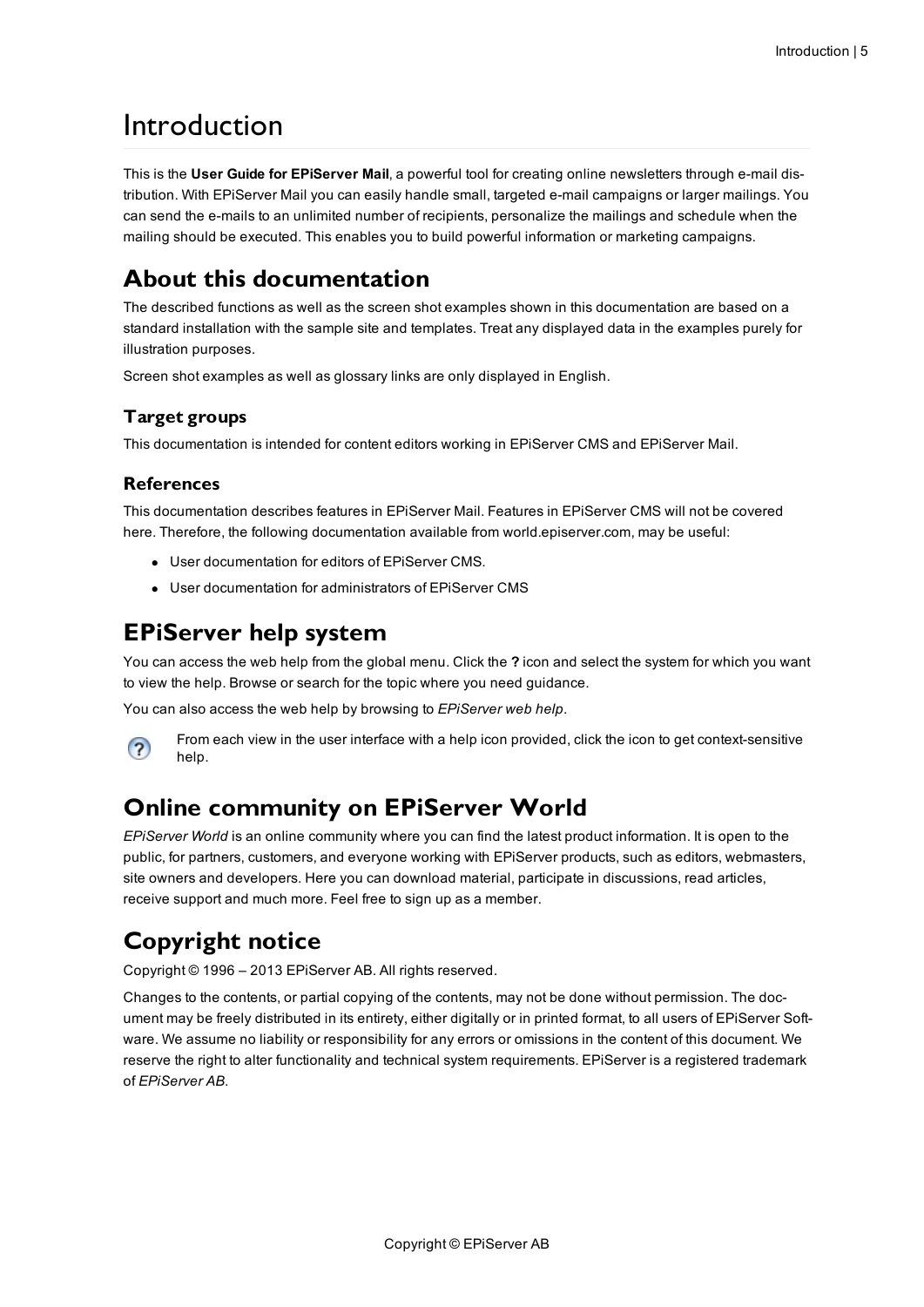# <span id="page-5-0"></span>About EPiServer Mail

With EPiServer Mail you can deploy an e-mail communication initiative from any location: All you need is Internet access. One of the main advantages of EPiServer Mail is that you create your e-mails directly from your EPiServer CMS environment which is already in place for your external website, intranet, extranet or your community. This way content is only produced once and reused in multiple channels, saving time and resources, and improving quality. It also ensures that traffic is driven to the website.

EPiServer Mail has the following features:

- Fast creation of mailings and other recurring e-mail communication efforts
- Send any Internet page to multiple recipients
- Send mailings to an unlimited number of recipients
- Detailed statistical data in real-time
- An unlimited number of recipient lists

EPiServer Mail is built to handle large numbers of e-mails or newsletters and consists of a client part and a server (service) part. In the client part, the message is created and the distribution is set and initiated. Then there is an order e-mail with advanced metadata sent to the dedicated EPiServer Mail mass distribution servers. The servers distribute the e-mails and newsletters without disturbing or absorbing important power from the sender's IT environment. Real-time statistics for each distribution is available instantly.

If you use EPiServer Relate, it is possible to save e-mail addresses from the search results in User Management within EPiServer Relate directly to EPiServer Mail. This option makes it easy to send bulk e-mail or newsletters to different selections of members in the community. The e-mail addresses can be saved to a static list or to a dynamic list.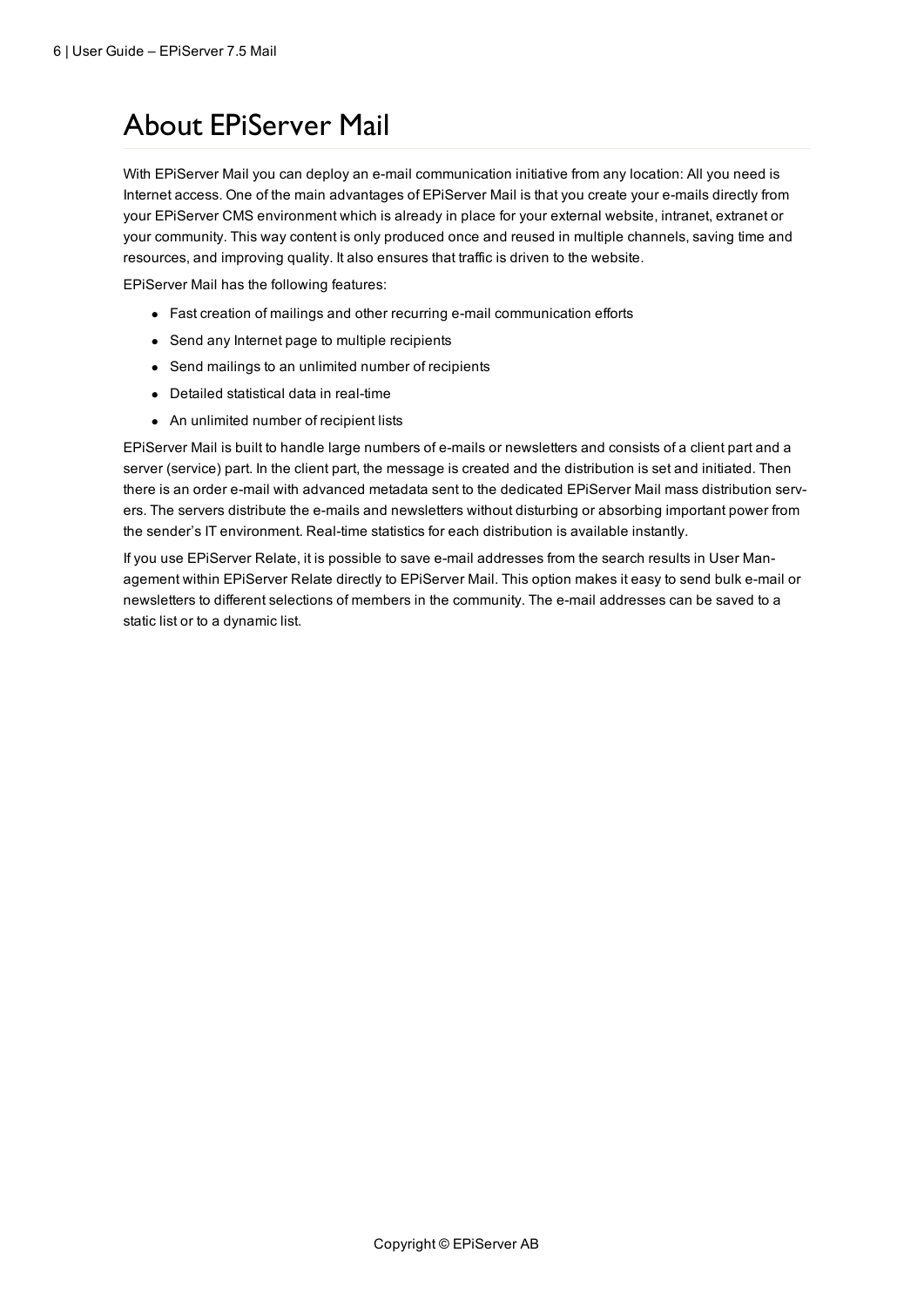## <span id="page-6-0"></span>Getting started

This section describes how you log in to EPiServer Mail, and access and navigate the different features. Note that the login procedures may be different from what is described here, depending on how your website and infrastructure is set up. Since EPiServer Mail is closely integrated with EPiServer CMS, the examples described here are based on a standard installation of EPiServer CMS.

<span id="page-6-1"></span>As an editor or administrator, you usually log in to your website using a **specified URL** or a **log in button**.

## **Logging in**

Access the EPiServer website as follows:

- 1. Open your web browser and enter the website address (URL) applicable for the specific login procedure, or click the login button if there is one.
- 2. In the login window, enter your user name and password and click **Log in**.
- 3. In the top right corner, click the arrow to expand the welcome menu with available access options.



- 4. In the menu, select which interface you want to work with.
- 5. When logged in, use the **global menu** at the top to navigate to the different systems integrated with your website.

| Dashboard CMS CMO Add-ons                      | EPISERVER 7 2 4 Q |
|------------------------------------------------|-------------------|
| Edit Admin Reports Visitor Groups Live Monitor |                   |

6. The global menu is automatically minimized, pull it down again by clicking the arrow.  $\lfloor$   $\star$   $\rfloor$ 

## <span id="page-6-2"></span>**Navigating**

You access EPiServer Mail through the edit view, provided that you have the proper access rights for your user account by selecting **Edit View**. You can also go directly to your personal dashboard by selecting the **Dashboard** option.

When logged in, use the **global menu** available at the very top to navigate your way around. In the menu you will find the different systems integrated with your website.

From here you can access both **Mail** for managing newsletters, and **CMS** for managing website content.

When selecting **Mail**, you will have the following options in the submenu:

- <sup>l</sup> Composing *new [mailings](#page-7-0)*
- <sup>l</sup> View *sent [mailings](#page-11-0)*
- <sup>l</sup> Manage *[recipients](#page-13-0)*
- **.** View *[pricing](#page-15-0)* options
- <sup>l</sup> Manage *[sections](#page-16-0)*

**Note** The options in the submenu may vary depending on your access rights. In the examples in this documentation we have assumed that the user has full permissions to all functions in EPiServer Mail.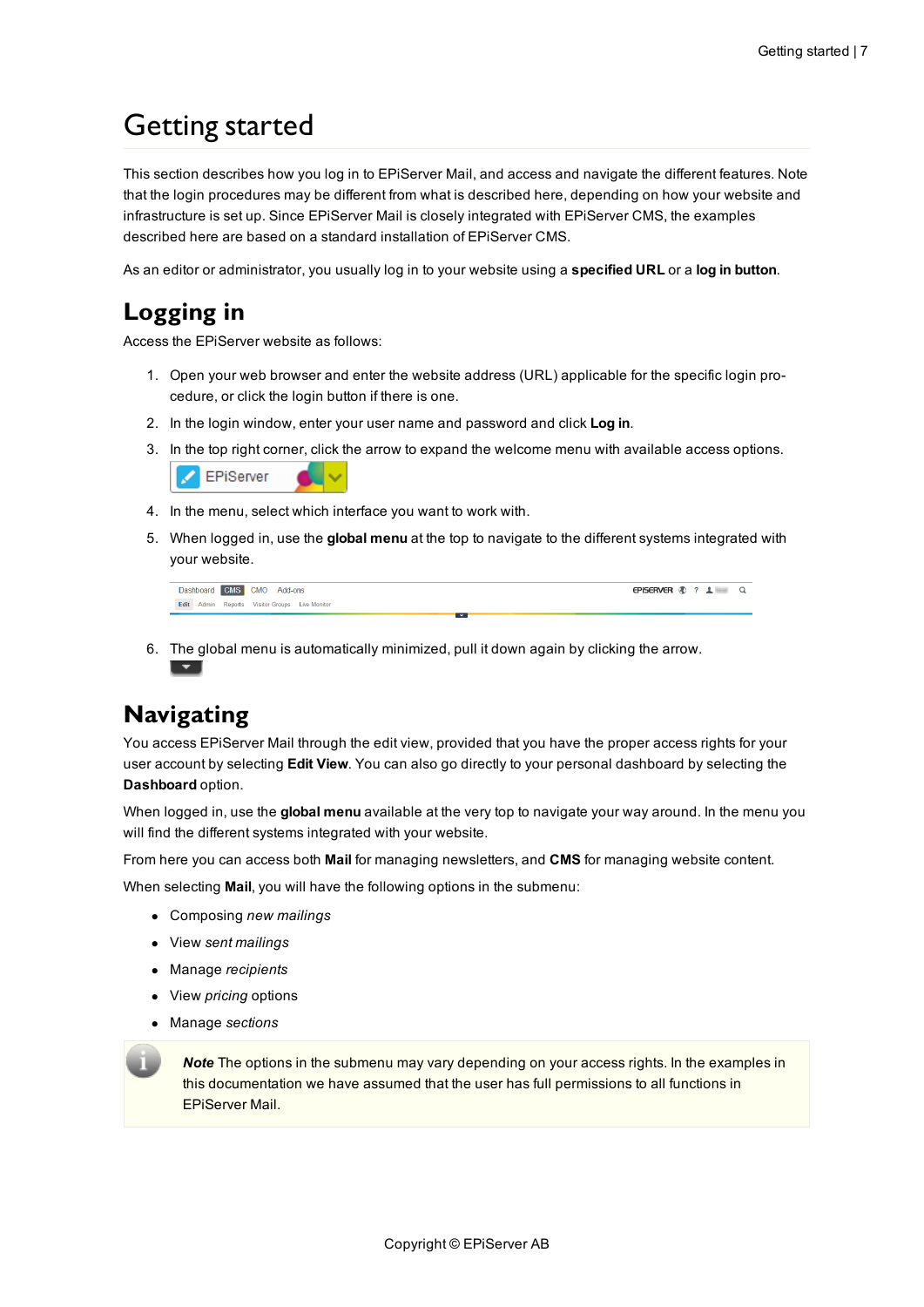# <span id="page-7-0"></span>Composing new mailings

Mailings are composed from the **New Mailing** view. You start by selecting the recipients for the mailing. Then you select the content of the mailing, for instance a page on your website. You can also define tracking options, as well as campaign related information. Finally you will preview and send the mailing. You can personalize the message by adding attributes such as the name of the recipient, the use of up to 20 attributes is supported. The composing and sending of a mailing are described in more detail below.

## <span id="page-7-1"></span>**Selecting recipients**

Enter the following information in the **Send to** section:

- **.** In the **Recipients source** drop-down list, select the source for the recipient list. Find out more about recipients in the *[Managing](#page-13-0) recipients* section.
- **In the Recipients section** drop-down list, select the section for which the mailing should be created. A section is a way to control the access rights for users to different recipient lists, refer to *Managing sections* for more [information.](#page-16-0)
- In the **Recipients list**, select the recipient list to use for the mailing.



*Note* The **recipients list options** will change depending on the recipients source and section you selected in the first step.

#### **Tracking through Google Analytics**

If you are using Google Analytics on your website, it is possible to use this to track the statistics for your mailing. Enter the campaign name you are using in the **Campaign name** field.

| Dashboard<br><b>CMS</b>                    | <b>Mail</b><br>Add-ons<br>Community | <b>EPISERVER</b> | ? | $\triangle$ admin | Q |
|--------------------------------------------|-------------------------------------|------------------|---|-------------------|---|
| <b>New Mailing</b><br><b>Sent Mailings</b> | Recipients<br>Pricing<br>Sections   |                  |   |                   |   |
|                                            |                                     |                  |   |                   |   |
| <b>Compose New Mailing</b>                 |                                     |                  |   |                   |   |
|                                            |                                     |                  |   |                   |   |
|                                            |                                     |                  |   |                   |   |
| Send to                                    |                                     |                  |   |                   |   |
| Recipients source                          | Standard                            |                  |   |                   |   |
|                                            |                                     |                  |   |                   |   |
| Recipients section                         | Global<br>$\overline{\phantom{a}}$  |                  |   |                   |   |
| Recipients list                            | Global Accounts                     |                  |   |                   |   |
| <b>Google Analytics Tracking</b>           |                                     |                  |   |                   |   |
| Campaign name                              | <b>Fall Sales</b>                   |                  |   |                   |   |

#### <span id="page-7-2"></span>**Defining content**

The **Content** section is where you compose the actual content of the mailing.

- **Enter a subject for the mailing in the Subject field. This text will be displayed in the subject field of the** e-mail.
- <sup>l</sup> You can select one or more attributes from the **Insert attributes** drop-down list and add them to the text in subject field. The options will vary depending on the information available in the recipients list previously selected. These are some examples: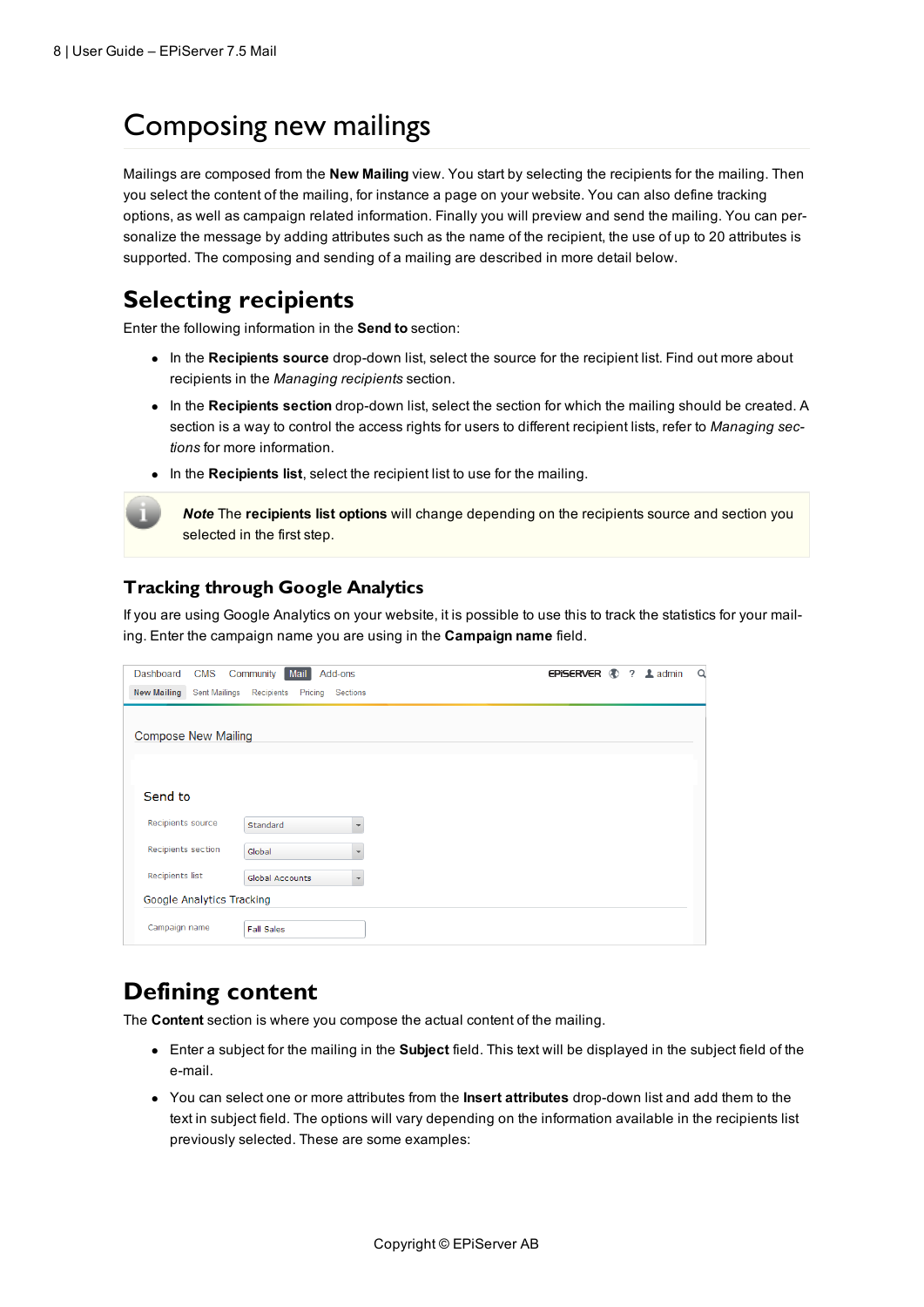- **E-mail address** displays the recipient's e-mail address
- **Unsubscribe URL** displays an unsubscribe link
- **Recipient ID** displays the recipient's ID
- **Firstname** displays the recipient's first name
- **Lastname** displays the recipient's last name  $\overline{\phantom{a}}$
- In the **HTML Content** drop-down list, you select the web content to display in the mailing. This can either be a page on the website or a URL to a page on another website.
	- Select **EPiServer CMS** to choose a page on the site. This option also allows you to select a specific **language version** when browsing for that page on the website.
	- Select **URL** to enter a specific web address for the content, and enter the appropriate URL. Click **Fetch** to validate the URL and make sure that it is available.
- Select a **Category** for your mailings. You can create and add categories, for instance "Monthly Newsletter", for your mailings, this information is used when unsubscribing to a mailing of a specific kind. Create categories by entering the category name and clicking **Add Category**. Then select a category in the **Category** drop-down list.
- The Plain Text section allows you to enter a text to be displayed to recipients if their e-mail clients do not support HTML. You can also use attributes in the plain text message, select them from the dropdown list under the plain text editor.

| Dashboard<br><b>CMS</b> | Community<br>Add-ons<br><b>Mail</b>                                                                       | EPISERVER ®              | ? Ladmin |
|-------------------------|-----------------------------------------------------------------------------------------------------------|--------------------------|----------|
| <b>New Mailing</b>      | Sent Mailings Recipients<br>Pricing Sections                                                              |                          |          |
| Content                 |                                                                                                           |                          |          |
| Subject                 | Hello §recipientId§, take advantage of our great fall prices!<br>Recipient ID                             | $\overline{\phantom{a}}$ |          |
| HTML content            | $\ddot{}$<br>Building online social commu<br>EPiServer CMS<br>Language: English<br>Browse                 |                          |          |
| Choose category         | Monthly Sales Newsletters +<br>Monthly Sales Newsletters<br>Add Category                                  |                          |          |
| Plain text              | Some recipients may not see any HTML content, instead you can create a plain text version of the mailing. |                          |          |
|                         | Hello §recipientId§, take advantage of our great fall prices!                                             |                          |          |
|                         | Find out more on http://world.episerver.com/fall-sales                                                    |                          |          |
|                         |                                                                                                           |                          |          |
|                         |                                                                                                           |                          |          |
|                         |                                                                                                           |                          |          |
|                         |                                                                                                           |                          |          |
|                         |                                                                                                           |                          |          |
|                         |                                                                                                           |                          |          |
|                         |                                                                                                           |                          |          |
|                         |                                                                                                           |                          |          |
|                         |                                                                                                           |                          |          |
|                         |                                                                                                           |                          |          |
|                         | $\overline{\phantom{a}}$<br>Recipient ID                                                                  |                          |          |

*Note* If you want to add the **unsubscribe** URL option directly in the web page (for instance a newsletter template), the unsubscribe link must be added in that specific page template.

#### <span id="page-8-0"></span>**Advanced settings**

Clicking on **Advanced Settings** will expose additional settings for sender information and tracking.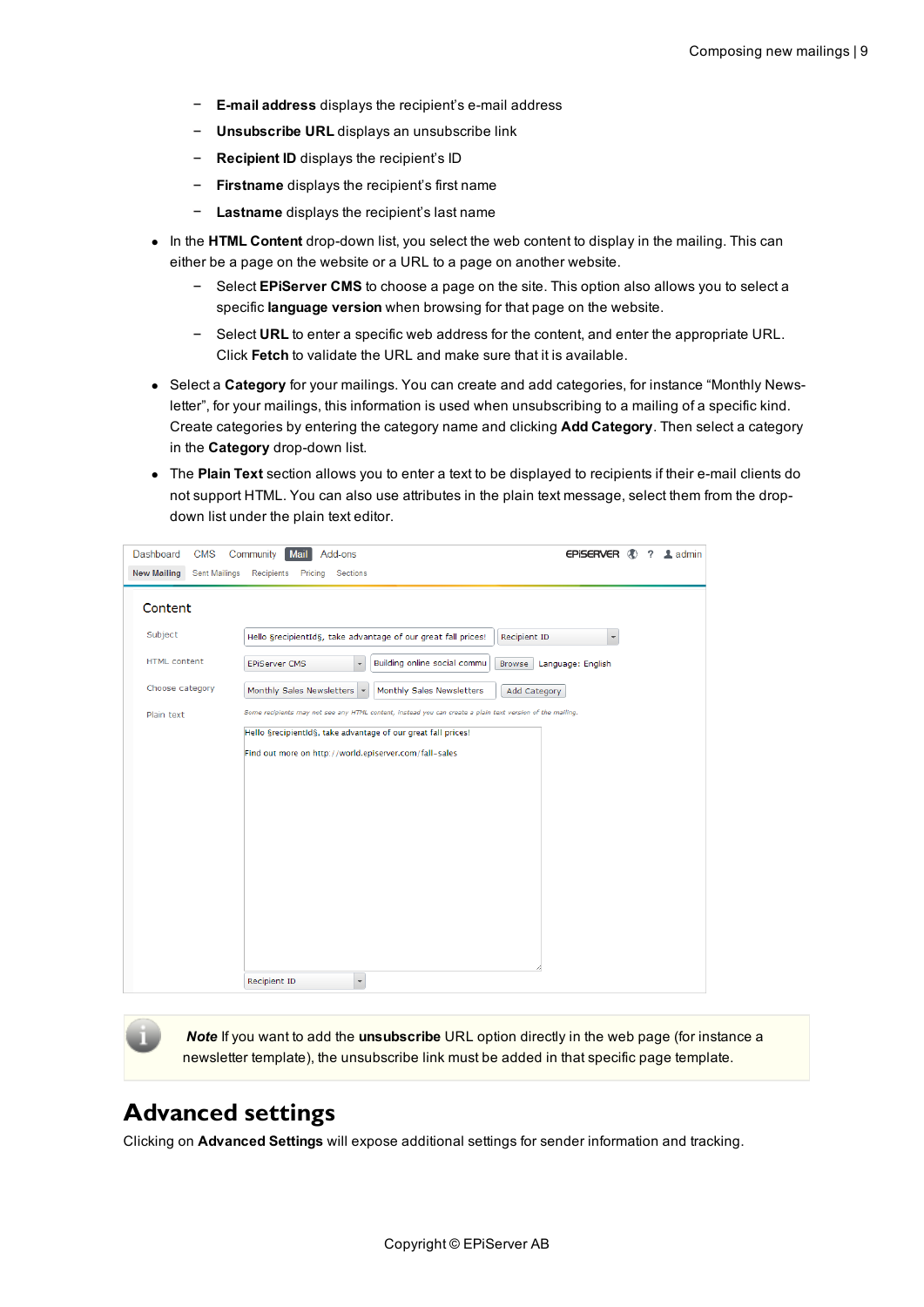- **.** Sender name is the name of the sender which will be displayed to recipients.
- <sup>l</sup> **Sender e-mail address** is the e-mail address that will be displayed to recipients.
- **Campaign source** is the source of the campaign, an option if you are using Google Analytics on the website.
- **Campaign medium** is the medium used for the campaign, an option if you are using Google Analytics on the website.

These fields will be populated with default values from the EPiServer Mail configuration if you do not change the information here.

Selecting the **Add recipient data as parameter in redirected links** check box will add information about recipients to the redirected links information, for tracking purposes.

|                           | ∨ Advanced Settings                                  |  |  |  |  |  |  |
|---------------------------|------------------------------------------------------|--|--|--|--|--|--|
| From                      |                                                      |  |  |  |  |  |  |
| Sender name               | Daily Relate+                                        |  |  |  |  |  |  |
| Sender e-mail<br>address  | relate@episerver.com                                 |  |  |  |  |  |  |
| Google Analytics Tracking |                                                      |  |  |  |  |  |  |
| Campaign Source           | episervermail                                        |  |  |  |  |  |  |
| Campaign medium           | newsletter                                           |  |  |  |  |  |  |
| Tracking                  |                                                      |  |  |  |  |  |  |
|                           | Add recipient data as parameters in redirected links |  |  |  |  |  |  |

#### <span id="page-9-0"></span>**Previewing and sending the mailing**

In this last step you will review and finally send the mailing. Before sending it to the entire recipient list, you have an option to send the mailing as a preview to selected recipients. You can also schedule the mailing to be sent at a given time. Below are the options under the **Send** section.

#### **Previewing the mailing**

Before sending you can preview the mailing in a browser by clicking **Preview in Browser**.

**Note** Your web browser may not accurately represent the design that recipients will see when opening the message, depending on different e-mail client software.

To send a mail for review, select the **Preview** option. Enter the e-mail addresses of the selected recipients separated by commas. Click **Send** to send the mailing for review.

| Send                            |                                                    |                    |
|---------------------------------|----------------------------------------------------|--------------------|
| O Preview O Schedule O Send now |                                                    |                    |
|                                 | E-mail preview to:   mary.smith@company.com   Send | Preview in Browser |

#### **Sending the mailing**

Select the **Send Now** option and click **Send** to send the final mailing after review. You will get a confirmation that your mailing has been sent. You can choose to go back to your current message or to compose a new mailing.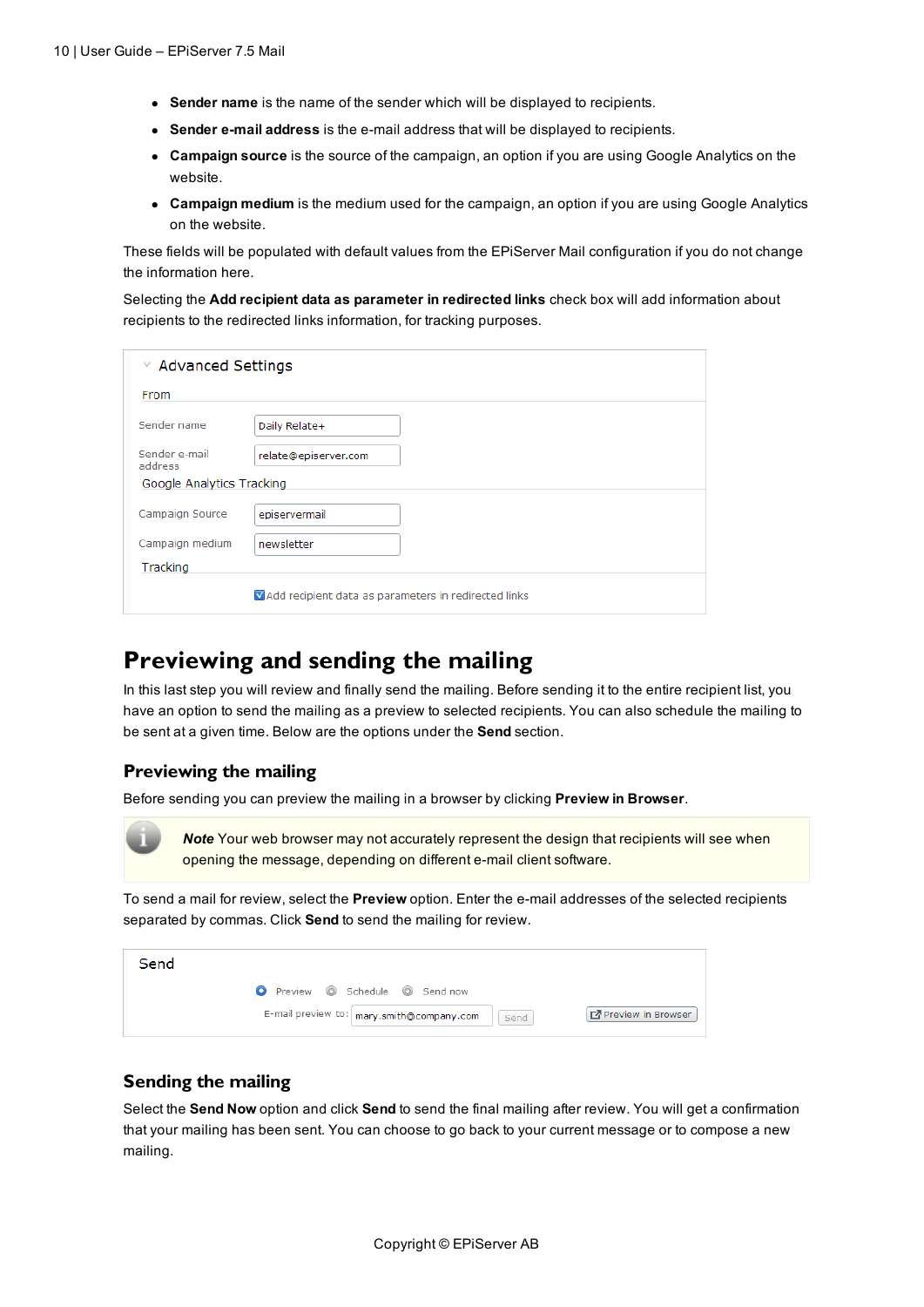| Send |                                         |  |
|------|-----------------------------------------|--|
|      | O Preview O Schedule O Send Now<br>Send |  |

#### **Scheduling the sending**

Select the **Schedule** option to define a date and time for the mailing to be sent, and click **Schedule Mailing**. You will get a confirmation that your mailing has been scheduled for delivery. You can choose to go back to your current message or to compose a new mailing.

| Send |                                                                                                  |
|------|--------------------------------------------------------------------------------------------------|
|      | Preview C Schedule C Send Now<br>o                                                               |
|      | Schedule Mailing<br>8/26/2012<br>8:00 AM<br>$\overline{\phantom{a}}$<br>$\overline{\phantom{a}}$ |
|      |                                                                                                  |

Your e-mail has been scheduled for delivery on 8/30/2012 12:45:00 PM.

+ Back to current message | | | Compose New Mailing |

When you have sent a mailing, you can go to the **Sent Mailings** option to view and monitor the outcome of the mailing. Find out more about this in *Viewing sent [mailings](#page-11-0)*.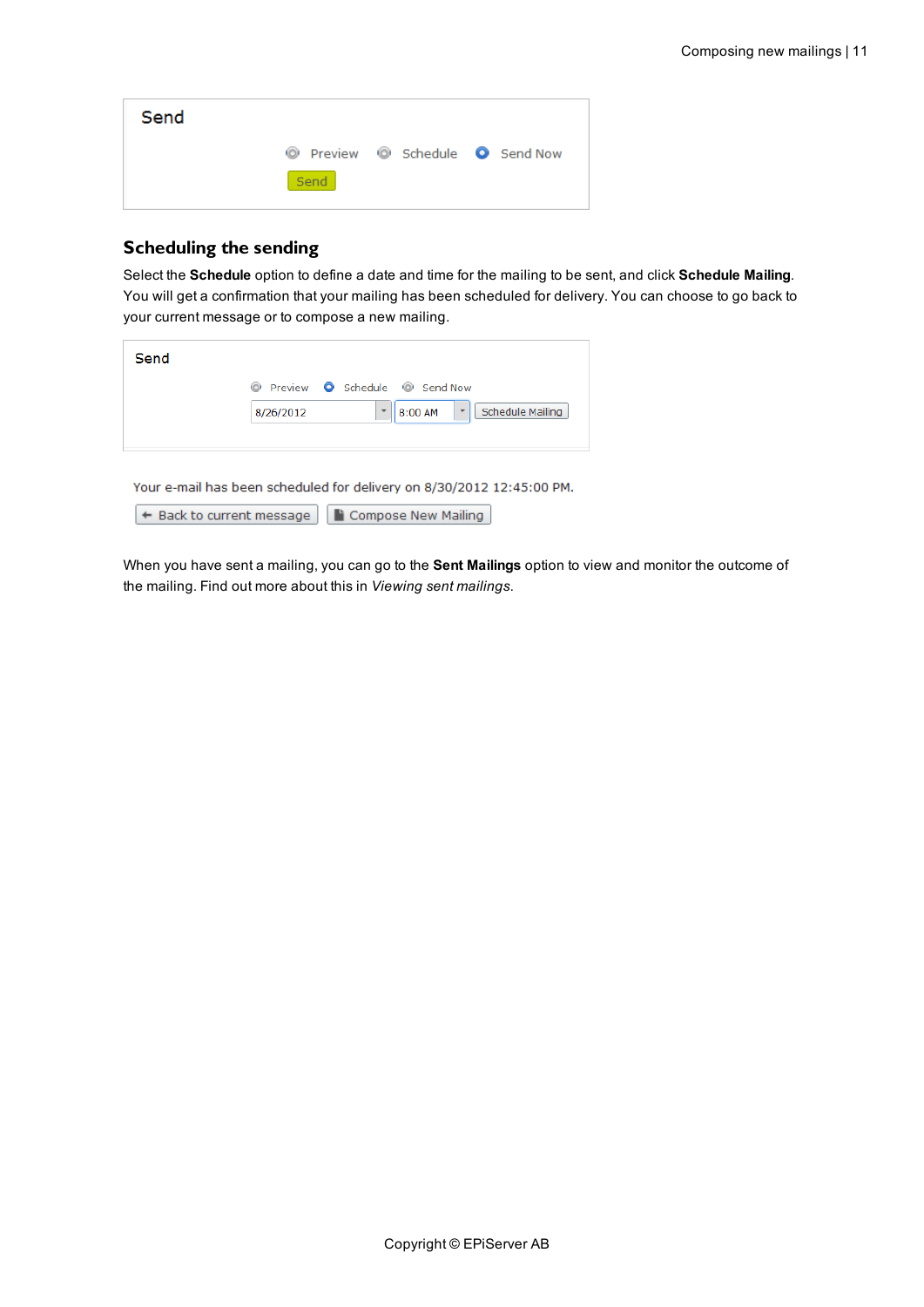# <span id="page-11-0"></span>Viewing sent mailings

All statistics for sent mailings in EPiServer Mail are saved and it is possible to look at them in real time and see, for example, how many recipients have read the e-mail or how many have clicked on a particular link.

Statistics are accessed from the **Sent Mailings** view. This view has a search interface where you can search by section, recipient list, subject and the date when the message was sent. date and time for *[scheduled](#page-7-0) mailings* are also displayed.

| Mailings                                                    |                                                                   |             |                          |                  |                            |                   |               |               |              |  |
|-------------------------------------------------------------|-------------------------------------------------------------------|-------------|--------------------------|------------------|----------------------------|-------------------|---------------|---------------|--------------|--|
| View and manage your sent mailings or create a new mailing. |                                                                   |             |                          |                  |                            |                   |               |               |              |  |
| Search                                                      |                                                                   |             |                          | Sent date        |                            |                   |               |               |              |  |
| Section                                                     | <b>Nordic Sales</b>                                               |             | Start date               |                  |                            | ٠                 |               |               |              |  |
| Recipient source                                            | Any<br>$\overline{\phantom{a}}$                                   |             | End date                 |                  |                            | ٠                 |               |               |              |  |
| <b>Recipient list</b>                                       | Any<br>$\overline{\phantom{a}}$                                   |             |                          |                  |                            |                   |               |               |              |  |
| Subject                                                     |                                                                   |             |                          |                  |                            |                   |               |               |              |  |
|                                                             | Search                                                            |             |                          |                  |                            |                   |               |               |              |  |
|                                                             |                                                                   |             |                          |                  |                            |                   |               |               |              |  |
| <b>Subject</b>                                              |                                                                   | <b>Sent</b> | $\overline{\phantom{a}}$ | <b>Scheduled</b> | <b>Recipient list</b>      | <b>Recipients</b> | <b>Opened</b> | <b>Clicks</b> |              |  |
|                                                             | Hello §a§, take advantage of our great fall sales prices! 2:42 PM |             |                          |                  | Premium partners           | 5                 | $\Omega$      | $\Omega$      | $\times$     |  |
|                                                             | Hello §a§, take advantage of our fall sales prices                | 1:49 PM     |                          |                  | Premium partners           | 5                 | 0             |               | $0 \times$   |  |
|                                                             | Hello §a§, take advantage of our fall sales prices                | $1:46$ PM   |                          |                  | 8/26/2012 Premium partners | 5                 | $\bf{0}$      | $\Omega$      | $\mathsf{x}$ |  |

**Note** If you remove a recipient list, the statistics collection will be interrupted for mailings using that specific recipient list.

#### <span id="page-11-1"></span>**Mailing statistics**

Click the name of one of the listed mailings to open the **Mailing Statistics** window,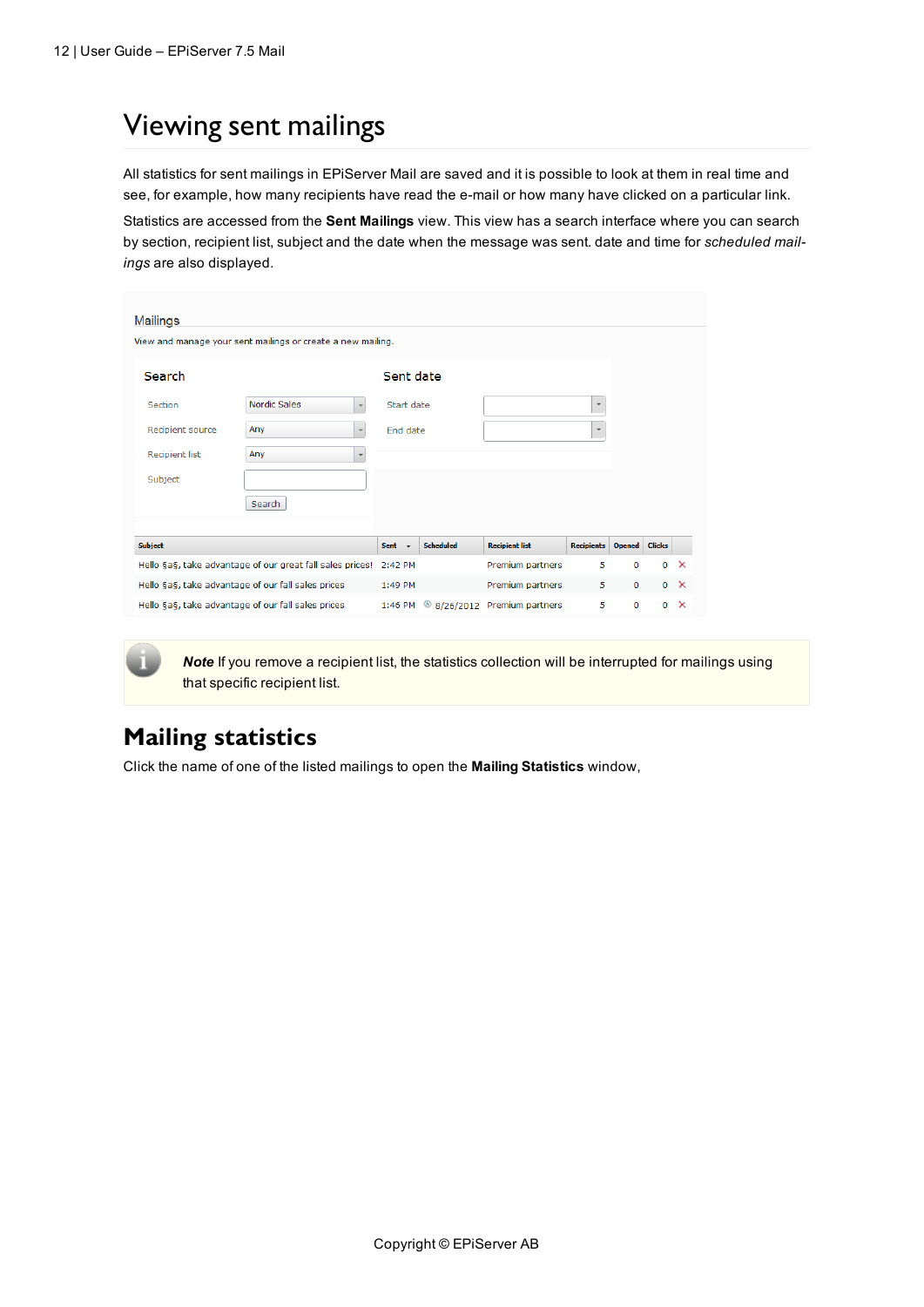

The **Mailing Statistics** window has the following tabs:

- The Link Report tab allows link statistics to be visualized with markers showing how many clicks have been made to each link. Click **Show/Hide Link Statistics** to show and hide the link statistics for the mailing. It is also possible to export a list of who has clicked which links as a file. Click **Export Clicks** and select to open or save the file.
- <sup>l</sup> The **Delivery Report** tab shows pie charts and graphs visualizing the most important statistics, as well as options to export lists of the people who have opened the message and the addresses that bounced it. Export information on opened and bounced messages by clicking **Export Opened** or **Export Bounced** and selecting to open or save the file.
- **The Unsubscription Report** tab shows a pie chart how many recipients that have chosen to unsubscribe from further mailings. You can export these statistics.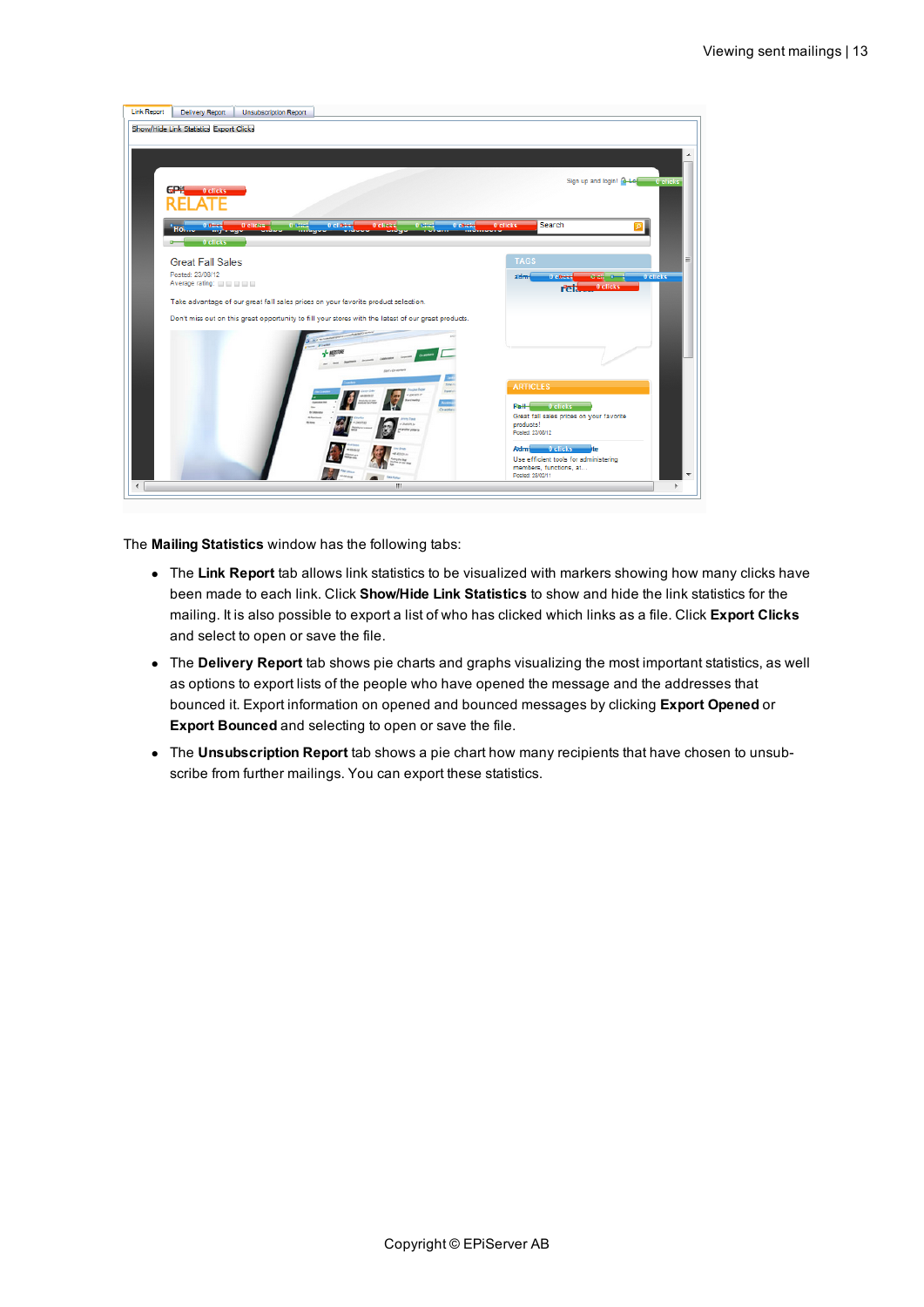# <span id="page-13-0"></span>Managing recipients

Recipient lists can be imported and exported from and to external applications. All recipient lists are displayed as shown below with information about list creation date and the number of recipients it contains. The **Standard** source is for sources imported from text or XML files into EPiServer Mail. Other sources, such as the EPiServer Relate or EPiServer CMS, may be available depending on your installation.

| Dashboard<br><b>CMS</b>                            | Community                                  | <b>Mail</b>       | Add-ons                  |                     |                               | EPISERVER                    |  | $\blacktriangle$ admin | Q |
|----------------------------------------------------|--------------------------------------------|-------------------|--------------------------|---------------------|-------------------------------|------------------------------|--|------------------------|---|
| <b>Sent Mailings</b><br>New Mailing                | <b>Recipients</b>                          | Pricing           | Sections                 |                     |                               |                              |  |                        |   |
|                                                    |                                            |                   |                          |                     |                               |                              |  |                        |   |
| <b>Recipients</b>                                  |                                            |                   |                          |                     |                               |                              |  |                        |   |
| View and manage recipients for your mailings.      |                                            |                   |                          |                     |                               |                              |  |                        |   |
|                                                    |                                            |                   |                          |                     |                               |                              |  |                        |   |
| <b>Select Recipient Source</b>                     |                                            |                   |                          |                     | <b>Import Recipient Lists</b> |                              |  |                        |   |
| Source                                             | Standard                                   |                   | $\overline{\phantom{a}}$ | Name of list        |                               | Nordic Customers             |  |                        |   |
| Section                                            | Nordic                                     |                   | $\overline{\phantom{a}}$ | Import file (xml or |                               | Välj fil Ingen fil har valts |  |                        |   |
|                                                    |                                            |                   |                          | txt)                |                               |                              |  |                        |   |
|                                                    |                                            |                   |                          |                     |                               | Import                       |  |                        |   |
|                                                    |                                            |                   |                          |                     |                               |                              |  |                        |   |
| The recipient list has been successfully uploaded. |                                            |                   |                          |                     |                               |                              |  |                        |   |
| <b>Name</b>                                        | <b>Created</b><br>$\overline{\phantom{a}}$ | <b>Recipients</b> | <b>Notifications</b>     | <b>Download</b>     | Remove                        |                              |  |                        |   |
| Nordic Customers Today 8:23 PM                     |                                            | $\mathbf 0$       |                          | Ð                   | ×                             |                              |  |                        |   |
|                                                    |                                            |                   |                          |                     |                               |                              |  |                        |   |

## <span id="page-13-1"></span>**Importing a standard recipient list**

EPiServer Mail can import e-mail address lists as xml and csv files, separated by semi colon, comma or tab space. You can also import e-mail addresses as text files in txt format, separated by a line break.

#### **CSV files**

The most common way to import e-mail lists is from Microsoft Excel. When you import e-mail addresses from Microsoft Excel, the file needs to be saved in a specific format.

The first row is a header row and is not imported into EPiServer Mail. The first column is always used as the e-mail address. It is possible to import a list that consists of only one column with e-mail addresses. In the example above, there are additional columns with variables such as first name, last name and title. These variables can be used for different needs and are used to personalize each e-mail sent from EPiServer Mail, it handles up to 20 variables for each recipient list.

|                | A                  | B        |           | D                     |
|----------------|--------------------|----------|-----------|-----------------------|
| 1              | info@test.se       | Forname1 | Lastname1 | Jobtitle1             |
| $\overline{2}$ | test@test.se       | Forname2 | Lastname2 | lobtitle <sub>2</sub> |
| 3              | user@admin.se      | Forname3 | Lastname3 | Jobtitle3             |
| 4              | user2@admin.se     |          |           |                       |
| 5              | user3@admin.se     |          |           |                       |
| $6\phantom{1}$ | usergroup@admin.se |          |           |                       |
| 7              | user@test.se       |          |           |                       |
| 8              | testuser@test.se   |          |           |                       |
| 9              | info2@test.se      |          |           |                       |
| 10             | test2@test.se      |          |           |                       |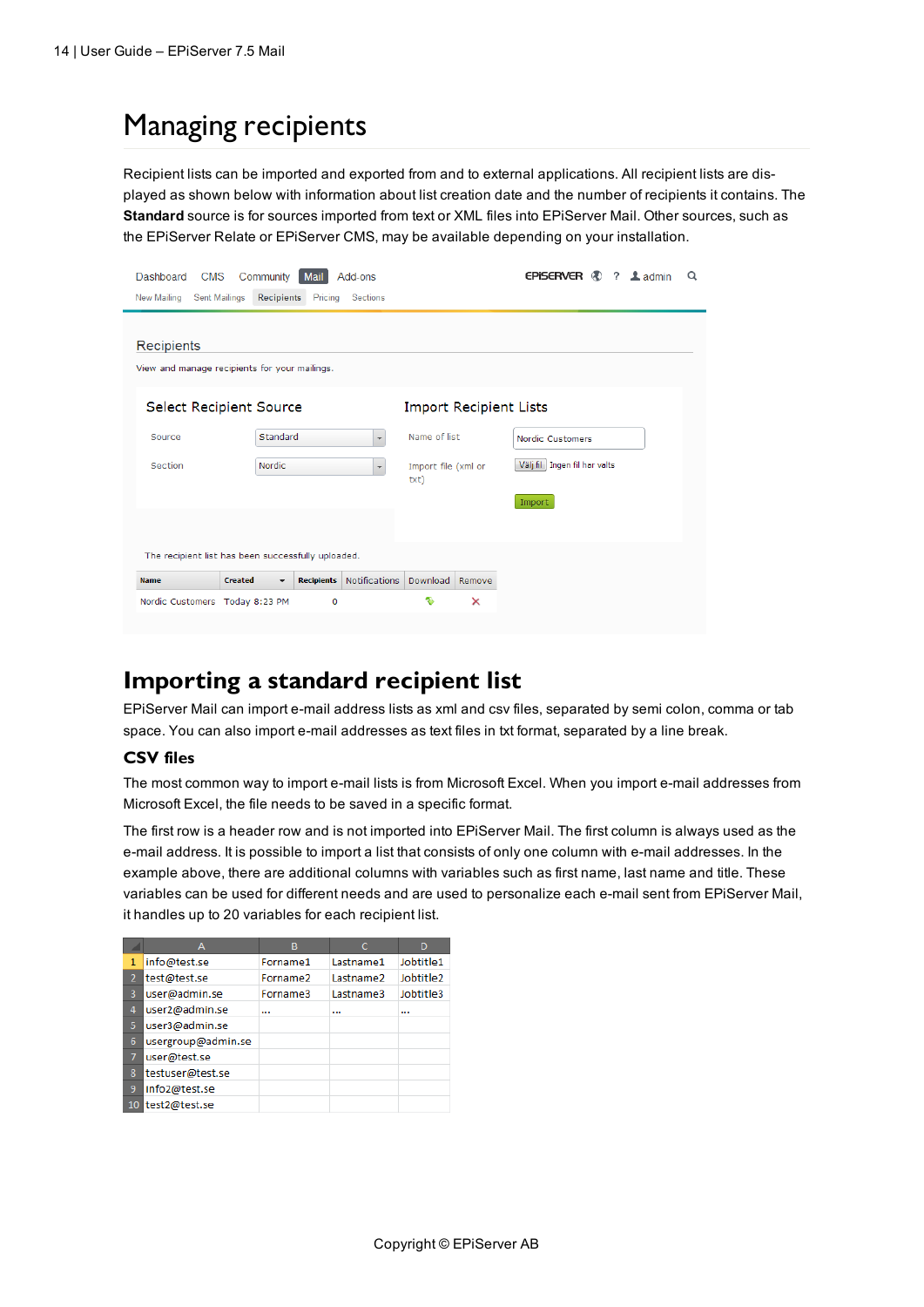Save the Excel sheet as a csv file (semi-colon delimited) and make sure that the file has the format UTF-8. If it is not possible to make sure that the csv file is in UTF-8 format, open the file with a regular text editor, such as Notepad, and save the file again making sure that the file is in UTF-8 format.

For further information about designing your own personalized messages, see the technical documentation for EPiServer Mail on *[EPiServer](http://world.episerver.com/) World*.

#### <span id="page-14-0"></span>**Handling bouncing messages**

The EPiServer Mail server collects information about e-mails that bounce. The information is delivered with Web Services (a non-EPiServer specific integration method) to the sender. It is up to the sender to decide action on e-mail addresses that bounce. For example, if an address bounces more than two times it can be removed from that specific recipients list.

## <span id="page-14-1"></span>**Handling unsubscribe to mailings**

The recipient of a mailing will always have the possibility to unsubscribe. This is a built-in function, which offers the following options:

- 1. The recipient can choose to unsubscribe only to a mailing of a certain category, for instance a weekly newsletter. The recipient will be excluded from all further mailings of this category.
- 2. The recipient can also choose to unsubscribe to all mailings from this particular EPiServer Mail sender installation. The recipient will not receive any future mailings from this site.

When the recipient clicks on the unsubscribe link in the mailing, the unsubscribe option page will be displayed. The recipient can then choose either option to unsubscribe.

**Note** If you want to add the unsubscribe URL option directly in an EPiServer CMS page (for instance a newsletter template), the unsubscribe link must be added in that page template.

**EPISERVER** 

#### **Unsubscribe from mailing**

You have reached this page by clicking on an unsubscription link in a mailing you would like to be excluded from in the future. Here below you have two options; being unsubscribed from a mailing category or from all future mailings from this site Unsubscribing from the category will exclude you from all future mailings from that specific category, but not from other mailings from this site that might still be interesting to you. If you know that you will not be interested in any mailings from this site in the future, you can choose the second option

© Unsubscribe me from the mailing category Monthly Tech News Choose this option if you want to unsubscribe from the mailing category.

 $\bigcirc$  Unsubscribe me from all mailings from the global site Choose this option if you want to unsubscribe from all mailings from the site.

Yes, unsubscribe me Cancel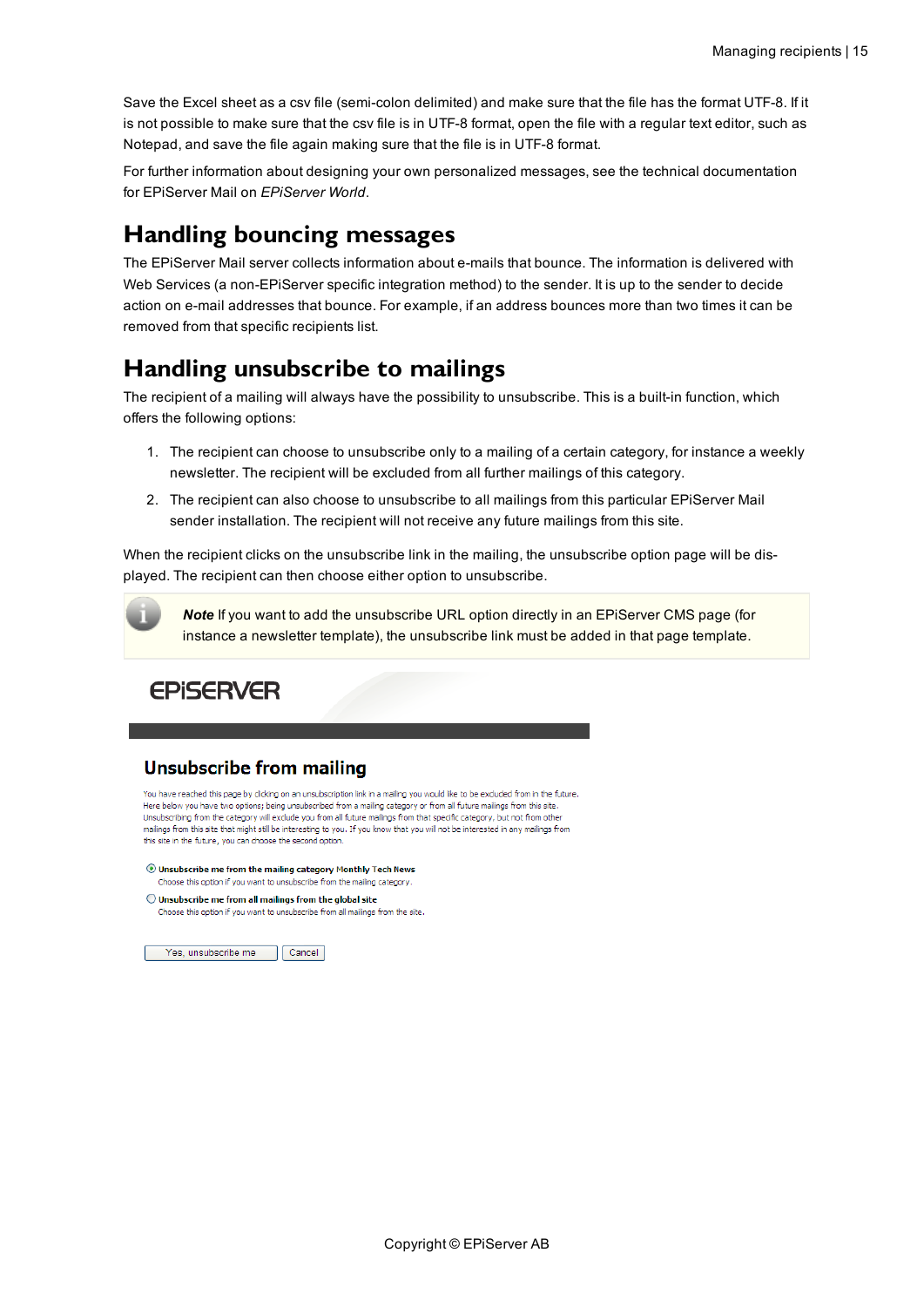# <span id="page-15-0"></span>Pricing usage and statistics

The **Pricing** menu option allows you to gain control of your mailing costs. In the **Price List** section, the prices for the different levels of e-mails per month are shown, and these may differ depending on the EPiServer Mail setup.

In the **Send Statistics** section, your past mailing statistics are shown, as number of delivered messages per month.

| Dashboard                    | Community<br><b>Mail</b><br><b>CMS</b>           | Add-ons                    | EPISERVER ® |  | ? Ladmin | Q |
|------------------------------|--------------------------------------------------|----------------------------|-------------|--|----------|---|
| New Mailing                  | <b>Sent Mailings</b><br>Recipients               | Pricing<br><b>Sections</b> |             |  |          |   |
|                              |                                                  |                            |             |  |          |   |
| Pricing                      |                                                  |                            |             |  |          |   |
|                              | View pricing and usage information.              |                            |             |  |          |   |
| <b>Price List</b>            |                                                  |                            |             |  |          |   |
| Level                        |                                                  | <b>Price</b>               |             |  |          |   |
| 0 - 50 000 e-mails per month |                                                  | €200                       |             |  |          |   |
|                              | 50 001 - 100 000 e-mails per month               | €360                       |             |  |          |   |
|                              | 100 001 - 200 000 e-mails per month              | €620                       |             |  |          |   |
|                              | 200 001 - 300 000 e-mails per month              | €770                       |             |  |          |   |
|                              | 300 001 - 400 000 e-mails per month              | €820                       |             |  |          |   |
|                              | 400 001 - 500 000 e-mails per month              | €870                       |             |  |          |   |
|                              | 500 001 - 650 000 e-mails per month              | €1000                      |             |  |          |   |
|                              | 650 001 - 800 000 e-mails per month              | €1100                      |             |  |          |   |
|                              | 800 001 - 1 000 000 e-mails per month            | €1400                      |             |  |          |   |
|                              | > 1 000 000 e-mails per month, per e-mail €0.001 |                            |             |  |          |   |
| <b>Send Statistics</b>       |                                                  |                            |             |  |          |   |
| Month                        | Delivered Messages                               |                            |             |  |          |   |
| <b>Total in this period</b>  | 0                                                |                            |             |  |          |   |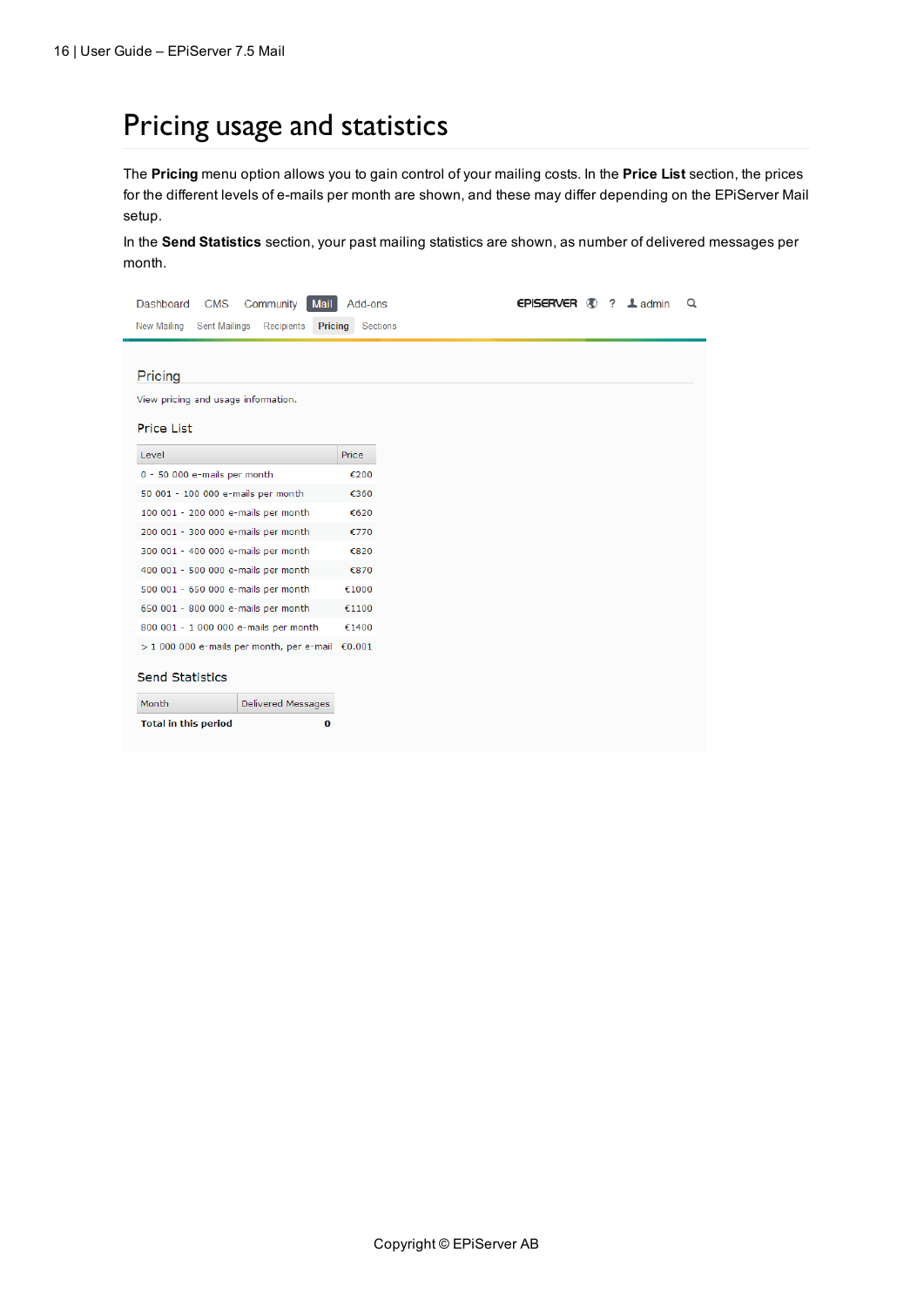# <span id="page-16-0"></span>Managing sections

The recipient lists defined in EPiServer Mail can be set up to be used by different users. For instance, if you have a recipient list that is to be used only by a limited number of users, this can be accomplished by the use of **Sections**. By creating sections and adding users or user groups to these through **access rights**, you can control which users will have access specific recipients lists.

#### <span id="page-16-1"></span>**Editing and removing sections**

Existing sections can be edited or removed under **Edit Section** in the **Sections** view.

| <b>Mail</b><br>Add-ons<br>Community<br>Dashboard<br><b>CMS</b>                  | Q<br><b>EPISERVER</b><br>? $\triangle$ admin<br>$\circ$ |  |  |  |  |  |  |  |  |  |  |  |  |
|---------------------------------------------------------------------------------|---------------------------------------------------------|--|--|--|--|--|--|--|--|--|--|--|--|
| <b>Sections</b><br><b>Sent Mailings</b><br>Pricing<br>New Mailing<br>Recipients |                                                         |  |  |  |  |  |  |  |  |  |  |  |  |
|                                                                                 |                                                         |  |  |  |  |  |  |  |  |  |  |  |  |
| <b>Sections</b>                                                                 |                                                         |  |  |  |  |  |  |  |  |  |  |  |  |
| Manage sections used in your mailings.                                          |                                                         |  |  |  |  |  |  |  |  |  |  |  |  |
| <b>Edit Section</b>                                                             |                                                         |  |  |  |  |  |  |  |  |  |  |  |  |
| <b>Section Name</b><br><b>SiteID</b>                                            |                                                         |  |  |  |  |  |  |  |  |  |  |  |  |
| Global Accounts<br>Edit<br>Remove                                               |                                                         |  |  |  |  |  |  |  |  |  |  |  |  |
| Edit<br>Nordic<br>Remove                                                        |                                                         |  |  |  |  |  |  |  |  |  |  |  |  |
| Create New                                                                      |                                                         |  |  |  |  |  |  |  |  |  |  |  |  |
|                                                                                 |                                                         |  |  |  |  |  |  |  |  |  |  |  |  |
|                                                                                 |                                                         |  |  |  |  |  |  |  |  |  |  |  |  |

## <span id="page-16-2"></span>**Creating sections**

To create a new section, click **Create New** button, enter the name of the section and the **site ID** to which it applies. The site ID is applicable if you have several different websites in your installation, this is defined in the configuration files for the installation.

In the **Search users/groups** to add group box, search for the users/groups to be added to this section, and select the access rights they should have. Click **Save** to save the section definitions.